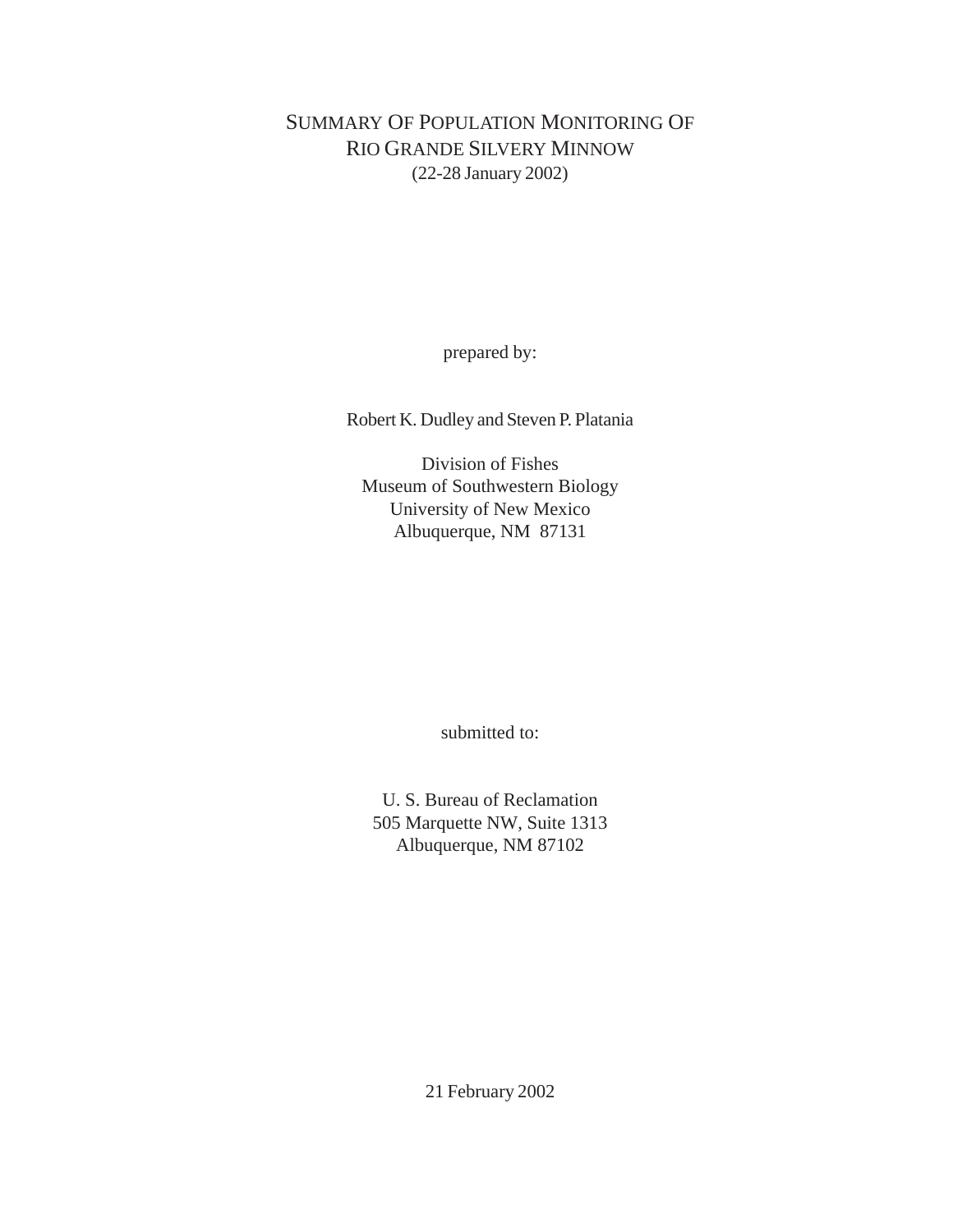The first sampling effort of the 2002 Rio Grande silvery minnow population monitoring program was conducted between 22-28 January 2002. A total of 20 sites were sampled. Five sites were located in the Angostura Reach, six sites in the Isleta Reach, and nine sites in the San Acacia Reach. A list of collection localities is appended as Table 1.

Fish were obtained by rapidly drawing a 3.1 m x 1.8 m small mesh (5 mm) seine through discrete mesohabitats. Rio Grande silvery minnow were counted, identified to age-class, and released at the site of capture. Fish from each sampling effort, including a small voucher series of Rio Grande silvery minnow, were preserved in the field in 10% formalin and then returned to the Museum of Southwestern Biology - Division of Fishes for later processing and identification. Specimens were transerred from 10% formalin to water and ultimately to 50% ethyl alcohol prior to being sorted.

## *Summary of population monitoring efforts by site*

The upstream-most area sampled during this collecting effort was near Angostura Diversion Dam [RM 209.7] and was made on 28 January 2002. Water levels were moderate and there were limited low-velocity habitats along the channelized shoreline. Shoreline habitats and backwaters produced the few individuals collected. Fish were collected in a variety of habitats but were most frequently present in lower velocity areas. The catch was comprised primarily of red shiner (*Cyprinella lutrensis*) and western mosquitofish (*Gambusia affinis*). No Rio Grande silvery minnow (*Hybognathus amarus*) were collected in any of the seine hauls made at the Angostura Site. Fish were only collected in 4 of 15 seine hauls.

The second population monitoring site was located near the NM State Highway 44 bridge crossing [RM 203.8] and was sampled on 28 January 2002. Substrate consisted primarily of sand and gravel. The river was highly braided with a multitude of low velocity instream habitats. All 18 seine hauls produced fish. Fish were utilizing areas with cover, perhaps because of reduced instream water temperatures (e.g., 3.5°C at 1300 h). The most commonly collected species included red shiner, fathead minnow (*Pimephales promelas*), flathead chub (*Platygobio gracilis*), and white sucker (*Catostomus commersoni*). A few Rio Grande silvery minnow were captured at this site along the shoreline adjacent to flow.

The next site sampled on 28 January 2002 was just upstream of the Rio Rancho wastewater treatment plant [RM 200.0]. Water temperature at this site was 3°C at 1135 h. A total of 18 seine hauls were taken at this site and fish were collected in all but three hauls. Most of the flow in the river at this locality was being carried in a single channel. There was a large amount of silt exposed on the banks indicating a recent drop in flow. Rio Grande silvery minnow were collected primarily in shoreline habitats at the upper portion of the sampling site.

Sampling at the Central Avenue (US Highway 66) bridge crossing [RM 183.4] was completed on 28 January 2002. Substrate consisted primarily of sand and silt. Some gravel bars were present in the mid-channel areas but were only rarely encountered. There was moderate river braiding and numerous instream mesohabitats. Most fish were collected in pools, debris piles, and found primarily along the shoreline. Only a few individuals were collected in the main channel of the river. Many red shiner and river carpsucker (*Carpiodes carpio*) were collected throughout the study site. Fish were present in most seine hauls (14 of 18) and low numbers of Rio Grande silvery minnow were collected in a few side channels.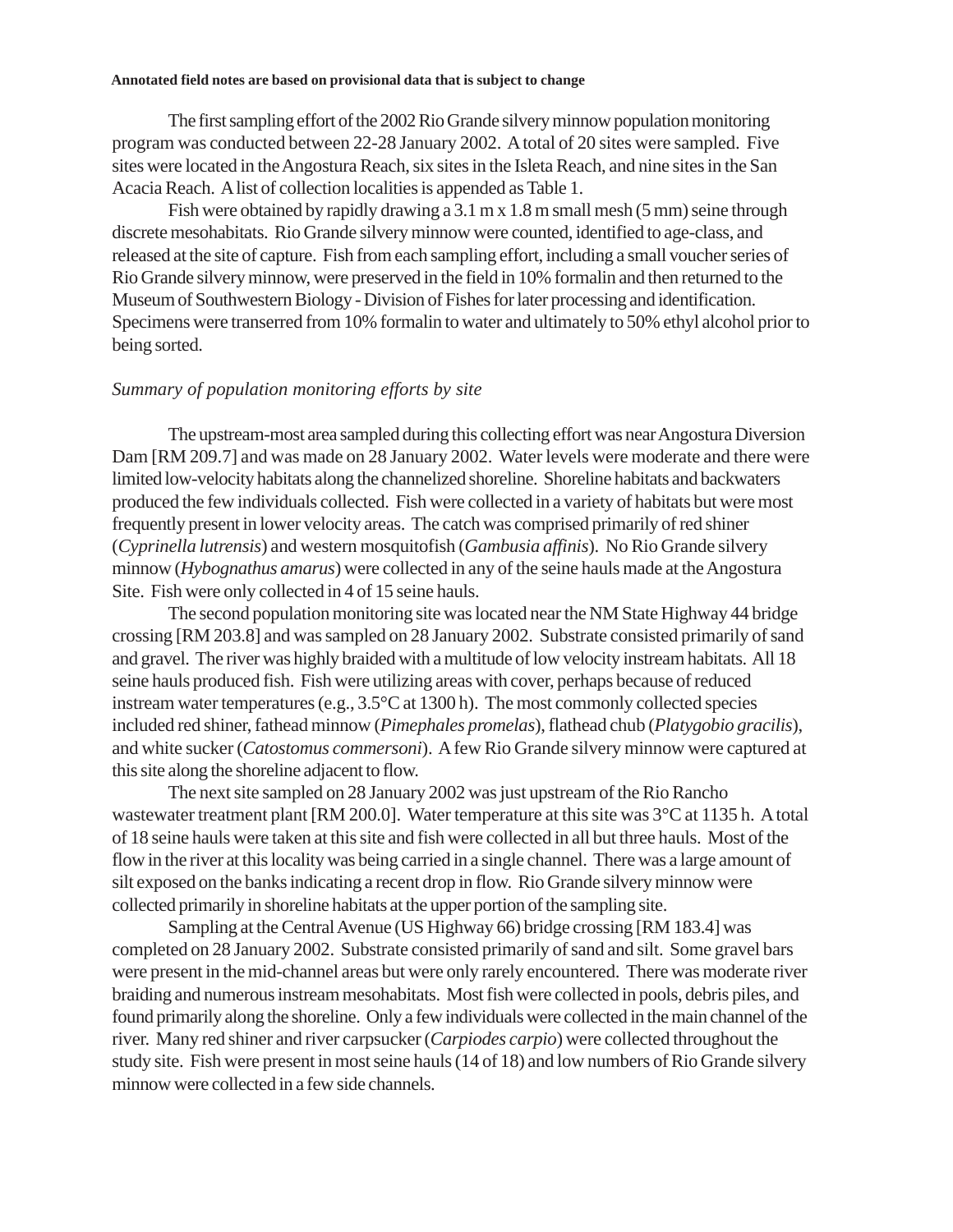The Rio Bravo Boulevard bridge crossing [RM 178.3] was sampled on 25 January 2002. Water temperature was  $6^{\circ}$ C at 1530 h. A number of different pool/run habitats were present throughout the site. These habitats produced low to moderate numbers of fish. Most fish were collected along the shoreline in deep pools and often associated with instream debris. Many fewer fish were collected at this site than at upstream sites. We collected many river carpsucker but overall species diversity was low. No Rio Grande silvery minnow were captured at this site.

The most upstream site in the Isleta Reach was the Los Lunas Bridge [RM 161.4] and was sampled on 25 January 2002. The substrata consisted of silt and sand at this and all remaining downstream sites. Aquatic habitats at this site were primarily main and side channel runs and pools. The river was quite braided and habitat heterogeneity was very high. Fish were collected in nearly all habitats but were extremely numerous in pools. Moderate densities of Rio Grande silvery minnow were noted and this taxon was collected in 11 of 15 seine hauls.

Catch at the Belen Site [RM 151.5] on 25 January 2002 was numerically dominated by a few species including red shiner and western mosquitofish (*Gambusia affinis*). Large numbers of fish were collected in low velocity habitats. The river channel was braided. Terrestrial vegetation was present on many of the small sand islands. Instream vegetation consisted of heavy concentrations of algae covering the bottom of pools and backwaters. Age-1 Rio Grande silvery minnow were present in 10 of 17 seine hauls but were only numerous (i.e., >10) in deep main channel pools.

Aquatic habitat at the Transwestern Pipeline Crossing [RM 143.2] was heterogenous and numerous pools and backwaters were present. This site was sampled on 25 January 2002 and water temperature was  $2.5^{\circ}$ C at 0940 h. There was a large amount of silt in lower velocity habitats. A few Rio Grande silvery minnow were collected at this site primarily along the shoreline. Fish were collected in all 17 seine hauls.

The U.S. Highway 60 Bridge site [RM 130.6] was sampled on 24 January 2002. Water temperatures were cold (5°C in the main channel at 1355 h) and flow was low. The river meandered widely at this locality and presented a wide variety of habitats to sample. Many of the previously exposed islands were inundated but were shallow and these areas did not produce many fish. Most habitats contained extremely high numbers of red shiner and fathead minnow. A single Rio Grande silvery minnow was collected at this site. A few common carp (*Cyprinus carpio*) were present in slack water habitats.

The sampling locality 3.5 miles downstream of Bernardo [RM 127.0] was sampled on 24 January 2002 and was composed of complex and diverse habitats. Recent higher flows appeared to have opened some previously dry side channels. Most of the fish collected were present along the shoreline and in backwaters. Main channel habitats did not produce many fish. Small numbers of Rio Grande silvery minnow were present in 6 of 17 seine hauls made at this site.

Habitats just upstream of the San Acacia Diversion Dam [RM 116.8] were sampled on 24 January 2002. The availability of habitats was primarily limited to main channel runs and a few shoreline pools. Cool water temperatures appeared to result in congregations of fish in very specific low-velocity habitats. Fish were collected in all but two of 17 seine hauls and relatively large numbers of flathead chub were noted. Limited numbers of Rio Grande silvery minnow were present in main channel shoreline runs.

The site immediately downstream of San Acacia Diversion Dam [RM 116.2] was sampled on 24 January 2002. There was a modest amount of water flowing over the top of San Acacia Dam which created several side channels. A wide variety of habitats were available and fish were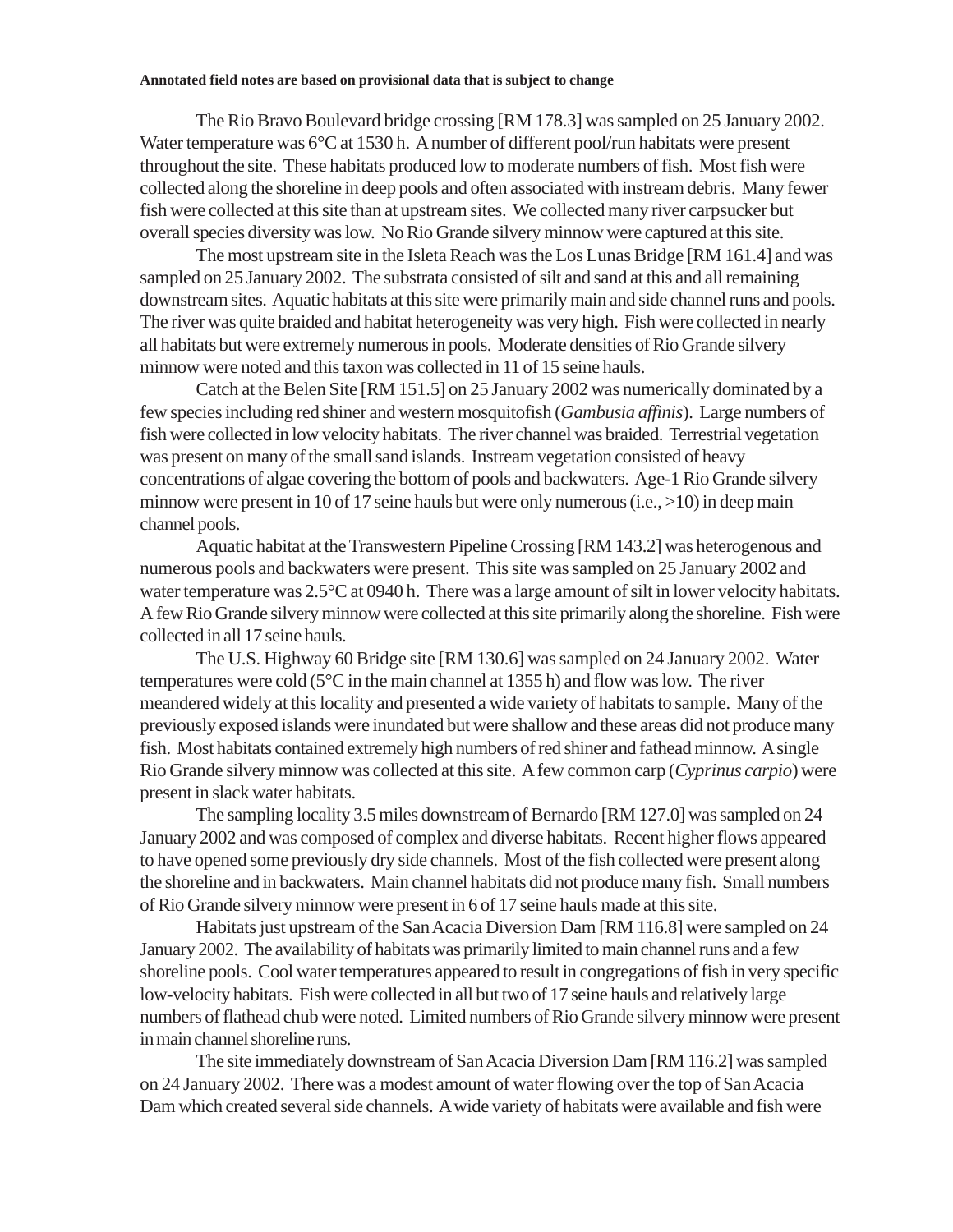present in moderate to high densities in all habitats. Fish were captured in 15 of 17 seine hauls. Rio Grande silvery minnow were collected in moderate densities that greatly exceeded densities observed just upstream [RM 116.8] of this significant instream barrier.

Habitat at the site 1.5 miles downstream of San Acacia Diversion Dam [RM 114.6] was composed primarily of main channel runs and some side channels. Sampling efforts were conducted at this site on 23 January 2002. The abundance of fish was low to moderate in most habitats. The majority of individuals were collected in debris piles and along the shoreline. Rio Grande silvery minnow were present in moderate densities in shoreline habitats.

Sampling was also conducted on 23 January 2002 at a site just upstream of the Socorro wastewater treatment plant [RM 99.5]. There were a wide variety and quantity of aquatic habitats available at this site. The largest collections of fish were in low velocity runs and in pools. Rio Grande silvery minnow were collected in 8 of 17 seine hauls but were most numerous in deep pools.

The next downstream site (ca. 4 miles upstream of U.S. Highway 380 Bridge [RM 91.7]) was sampled on 23 January 2002. Habitat diversity was high and many low velocity mesohabitats were present throughout the sampling site. Red shiner were collected in nearly all seine hauls and a few flathead chub were present in main channel runs. Fish were collected in 13 out of 18 seine hauls. Rio Grande silvery minnow were present in low densities in a variety of main and side channel habitats.

Sampling at the US Highway 380 bridge crossing near San Antonio, NM [RM 87.1] was conducted on 23 January 2002. Most of the flow was confined to a single channel although some small and widely spaced backwaters were present. Fish were collected in 12 of 17 seine hauls. Rio Grande silvery minnow occupied slow moving water and its densities were moderate.

On 22 January 2002, we sampled the Rio Grande directly east of the Bosque del Apache National Wildlife Refuge [RM 79.1]. The river was confined to the east shoreline leaving the west bank dry. Much of the area on the east side of the former river channel was heavily vegetated and could become a permanent island. Most instream habitats were shallow but hadn't warmed much throughout the day (3°C at 1350 h). Rio Grande silvery minnow were present in a wide variety of habitats but were only found in low densities.

The San Marcial Railroad Bridge Crossing site [RM 68.6] was sampled on 22 January 2002 and flows were moderate resulting in a reduction of habitat heterogeneity. Some former backwaters were side channel runs. There was a limited variety of habitats present at this site but fish were collected in most seine hauls (12 out of 17). Channel catfish (*Ictalurus punctatus*) were relatively abundant and often found in higher velocity habitats. Rio Grande silvery minnow were only collected in three seine hauls.

The site at the former confluence of the Low Flow Conveyance Channel and Rio Grande [RM 60.5] was sampled on 22 January 2002. Most fish were present in shallow shoreline habitats. Backwaters produced a variety of nonnative taxa but red shiner dominated the catch. Rio Grande silvery minnow were present in low densities in only two seine hauls.

The downstream-most site [RM 57.7] was also sampled on 22 January 2002. Water levels at this site remained fairly high throughout the winter and the river was channelized. Most seine hauls contained fish but a limited variety of habitats were present. Red shiner and river carpsucker dominated the catch. A few Rio Grande silvery minnow were present in pools and along the shoreline.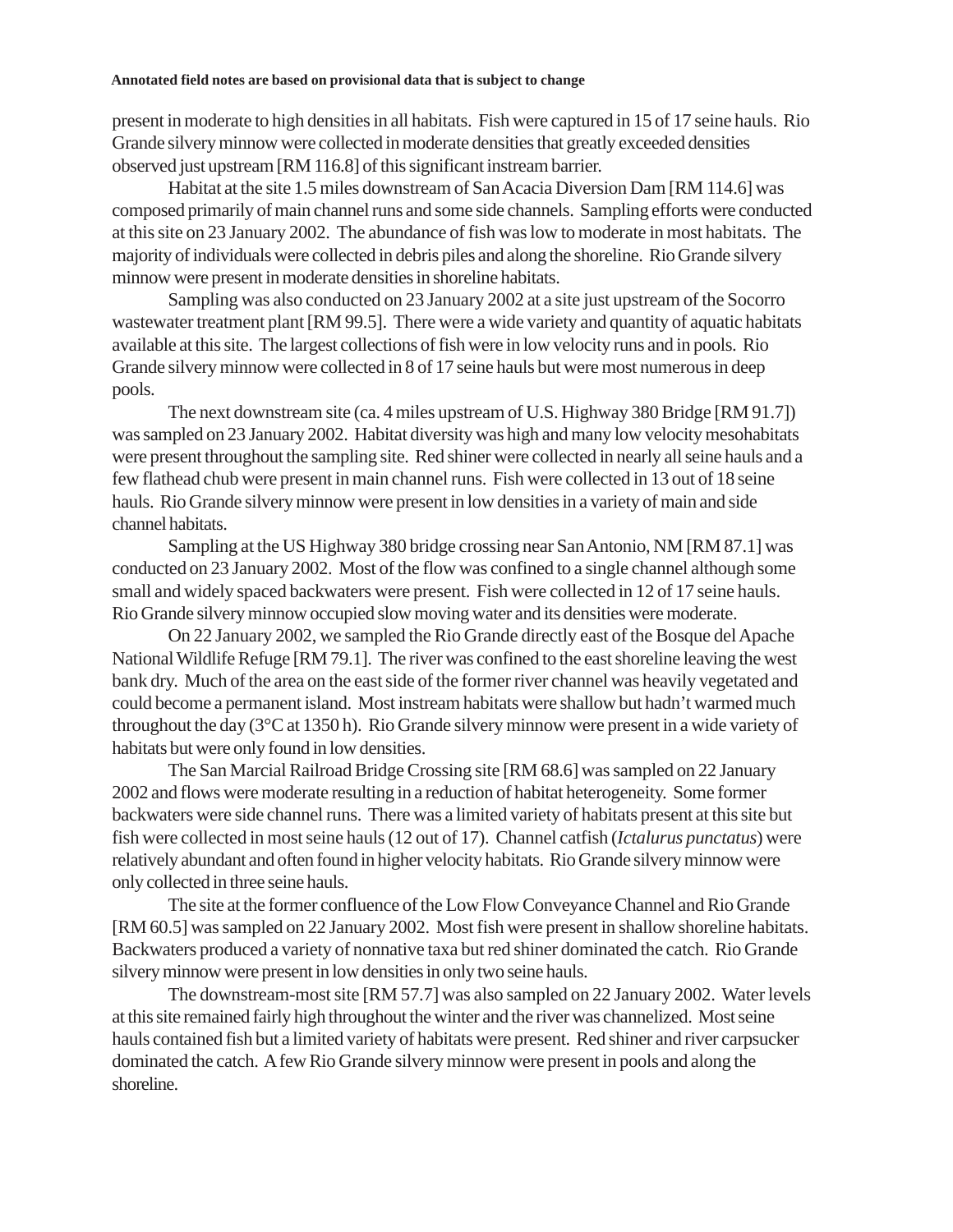Table 1. Collection localities for 2002 population monitoring of Rio Grande silvery minnow.

| Site |  |
|------|--|
|      |  |

## **ANGOSTURA REACH SITES**

| $\overline{0}$ |                               | New Mexico, Sandoval County, Rio Grande, below Angostura Diversion Dam, Angostura.                                                                                                                   |
|----------------|-------------------------------|------------------------------------------------------------------------------------------------------------------------------------------------------------------------------------------------------|
|                | River Mile 209.7              | SAN FELIPE PUEBLO QUADRANGLE                                                                                                                                                                         |
|                | 3916006N                      | 363811 E                                                                                                                                                                                             |
| $\mathbf{1}$   | Bernalillo.                   | New Mexico, Sandoval County, Rio Grande, at NM State Highway 44 bridge crossing,                                                                                                                     |
|                | River Mile 203.8              | BERNALILLO QUADRANGLE                                                                                                                                                                                |
|                | 3909722 N                     | 358543 E                                                                                                                                                                                             |
| $\overline{2}$ | River Mile 200.0<br>3905355 N | New Mexico, Sandoval County, Rio Grande, ca. 4 miles downstream of NM State Highway<br>44 bridge crossing at Rio Rancho Wastewater Treatment Plant, Rio Rancho.<br>BERNALILLO QUADRANGLE<br>354772 E |
| 3              | crossing, Albuquerque.        | New Mexico, Bernalillo County, Rio Grande, at Central Avenue (US Highway 66) bridge                                                                                                                  |
|                | River Mile 183.4<br>3884094 N | ALBUQUERQUE WEST QUADRANGLE<br>346840 E                                                                                                                                                              |
| 4              | Albuquerque.                  | New Mexico, Bernalillo County, Rio Grande, at Rio Bravo Boulevard bridge crossing,                                                                                                                   |
|                | River Mile 178.3              | ALBUQUERQUE WEST QUADRANGLE                                                                                                                                                                          |

## **ISLETA REACH SITES**

3877163 N 347554 E

- 5 New Mexico, Valencia County, Rio Grande, at Los Lunas (NM State Highway 49) bridge crossing, Los Lunas. River Mile 161.4 LOS LUNAS QUADRANGLE 3852531 N 342898 E
- 6 New Mexico, Valencia County, Rio Grande, ca. 1.0 miles upstream of NM State Highway 309/6 bridge crossing, Belen. River Mile 151.5 TOME QUADRANGLE 3837061 N 339972 E
- 7 New Mexico, Valencia County, Rio Grande, ca. 2.2 miles upstream of NM State Highway 346 bridge crossing (near Transwestern Pipeline crossing), Jarales. River Mile 143.2 VEGUITA QUADRANGLE 3827329 N 338136 E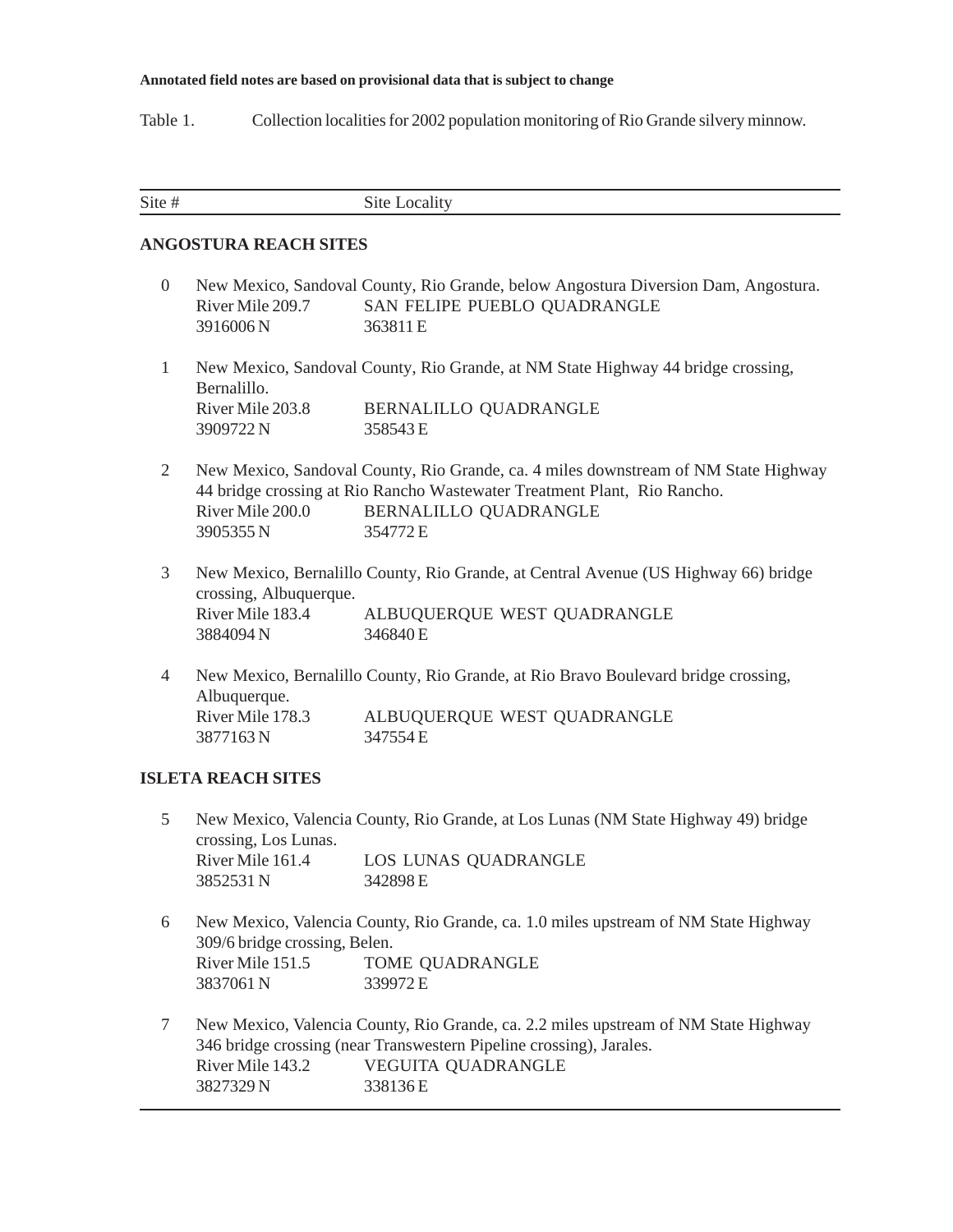Table 1 (continued.). Collection localities for 2002 population monitoring of Rio Grande silvery minnow.

|  | Site # | Site Locality |
|--|--------|---------------|
|--|--------|---------------|

### **ISLETA REACH SITES (continued)**

- 8 New Mexico, Socorro County, Rio Grande, at US Highway 60 bridge crossing, Bernardo. River Mile 130.6 ABEYTAS QUADRANGLE 3809726 N 334604 E
- 9 New Mexico, Socorro County, Rio Grande, ca. 3.5 miles downstream of US Highway 60 bridge crossing, La Joya. River Mile 127.0 ABEYTAS QUADRANGLE 3805229 N 331094 E
- 9.5 New Mexico, Socorro County, Rio Grande, ca. 0.6 miles upstream of San Acacia Diversion Dam, San Acacia River Mile 116.8 LA JOYA QUADRANGLE 3792603 N 327902N

## **SAN ACACIA REACH SITES**

- 10 New Mexico, Socorro County, Rio Grande, directly below San Acacia Diversion Dam, San Acacia. River Mile 116.2 SAN ACACIA QUADRANGLE 3791977 N 326162 E
- 11 New Mexico, Socorro County, Rio Grande, ca. 1.5 miles downstream of San Acacia Diversion Dam, San Acacia. River Mile 114.6 LEMITAR QUADRANGLE 3790442 N 325263 E
- 12 New Mexico, Socorro County, Rio Grande, 0.5 miles upstream of the Low Flow Conveyance Channel bridge, east and upstream of Socorro Wastewater Treatment Plant, Socorro. River Mile 99.5 LOMA DE LAS CANAS QUADRANGLE 3771043 N 327097 E
- 13 New Mexico, Socorro County, Rio Grande, ca. 4.0 miles upstream of US Highway 380 bridge crossing, San Antonio. River Mile 91.7 SAN ANTONIO QUADRANGLE 3761283 N 328140 E
- 14 New Mexico, Socorro County, Rio Grande, at US Highway 380 bridge crossing, San Antonio. River Mile 87.1 SAN ANTONIO QUADRANGLE 3754471 N 328914 E